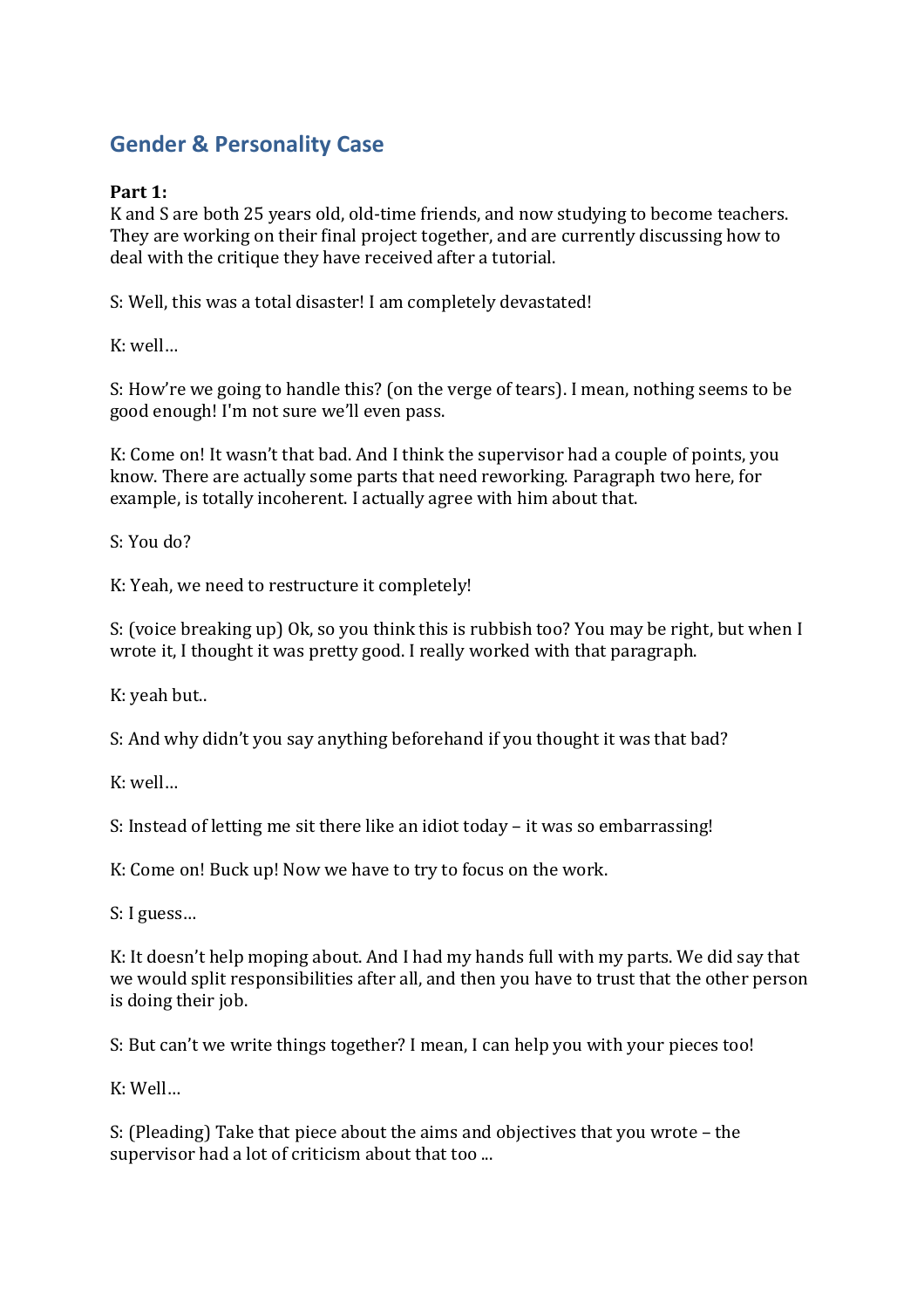K: Mmm, but there I disagree with him. I don't think the critique was that relevant, actually. At the end of the day it's our essay and we have to stand up for our ideas. S: (sighing) Yeah, maybe you're right.

K: Ok let's do it like this. You rework this paragraph and the one on page four and that final paragraph by tomorrow.

S: mmm

K: And then we'll meet up at ten! Now I have to shoot off to work. You know how much extra work I have now,

S: yeah

K: and it's important to me, so I have to be there in good time. I have some other stuff to do by tomorrow as well. Got to go. See you!

### **Part 2: The next day.**

K: (irritated) I'm sorry S, but I'm actually really disappointed. I thought you would have done more by today! We had an agreement. (sighing).

S: Sorry but…

K: So what HAVE you been doing that was so important? You don't exactly seem to have overexerted yourself working on the essay!

S: I'm sorry! It didn't go so well. It was really difficult and much more work than I had anticipated. I didn't know WHAT to write! But how was work yesterday?

K: Don't change the subject! We're not talking about me now! The question is what you did! This is more or less just the same as it was yesterday! You're going to have to put some effort into this if you want a result!

S: I know, you're absolutely right. And I really want this to be a good essay.

K: yeah?

S: But my grandmother called yesterday and asked me to do some shopping for her, and I just couldn't say no.

K: mmmff

S: She's really old and sick and I really care about her. You just can't say no, can you? And then she wanted me to stay for some coffee and we talked, and I lost track of time. You know she really appreciates it when I visit ...

K: Oh yeah!?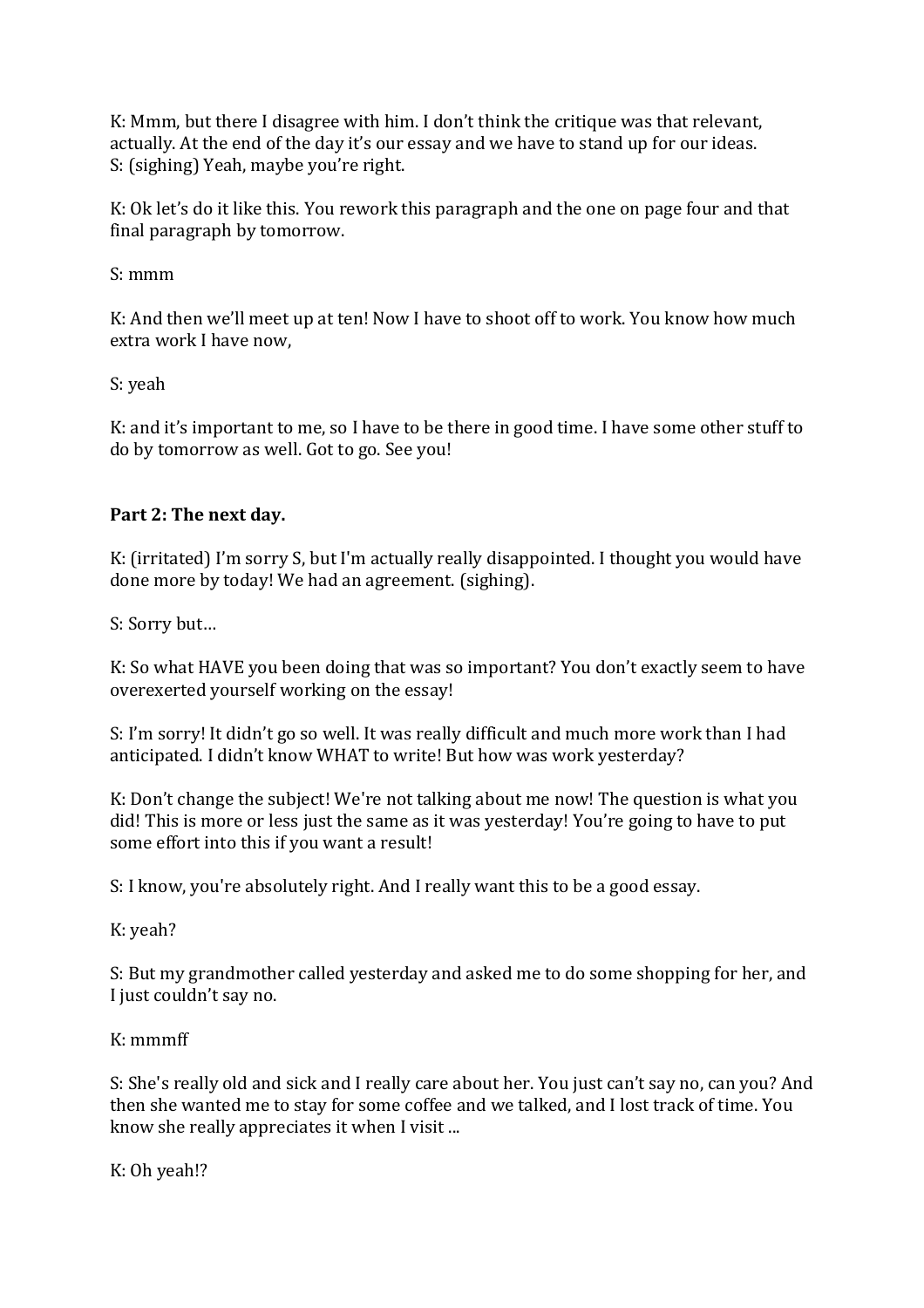S: Yeah I know that was stupid, I should have given it top priority. I did work on it until seven though, but I just couldn't work out what to change!

K: This is not going to work! I haven't had breakfast, and I can't work on an empty stomach. I've got to grab something before I can deal with this. We should sit down and restructure paragraph two properly.

S: mmm

K: We have to go through the logical flow, as well as the aims and method again. But let's ride down to town and have a coffee first? We can take the computers with us and work there? There is this new really cosy place that we could go to.

S: Great idea! Let's do that. I haven't been there yet, but I've heard they have these really nice cakes! Excellent!

K: Yeah – let's treat ourselves! You only live once, and I'm getting really stressed out about this essay – so much work! AND I have my job too!

S: Yeah I know what you mean. I also feel really, really stressed, and you work half-time too! It must be super hard.

#### **Part 3: Some time later. K and S are cycling to the university. It's slippery and they have to dodge slush and ice patches. The first snow has come and the cycle paths have not been cleared. S falls over.**

S: Ao ao! (Oh fuck, fuck!) It really hurts! I can't support my foot. (moaning). I can't do this! Too painful. Bloody hell! (desperate).

K: Oh no! Are you ok? What happened? Where does it hurt?

S: It is on this side, my foot really hurts ... way..wait…. Don't touch it! It's just so painful. I can't put any pressure on it.

K: Shit. Doesn't look good I'm afraid. I think you've sprained it. Just take it easy!

S: Yeah, but it really hurts! And I'm completely soaked!

K: It's ok. Give me your hand!

S: Aaooo, aoooo – hang on, hang on ....

 $K:$  Grab this. It'll be ok.

S: Yeah – that's better. But I just can't make it to the university like this. What am I going to do?!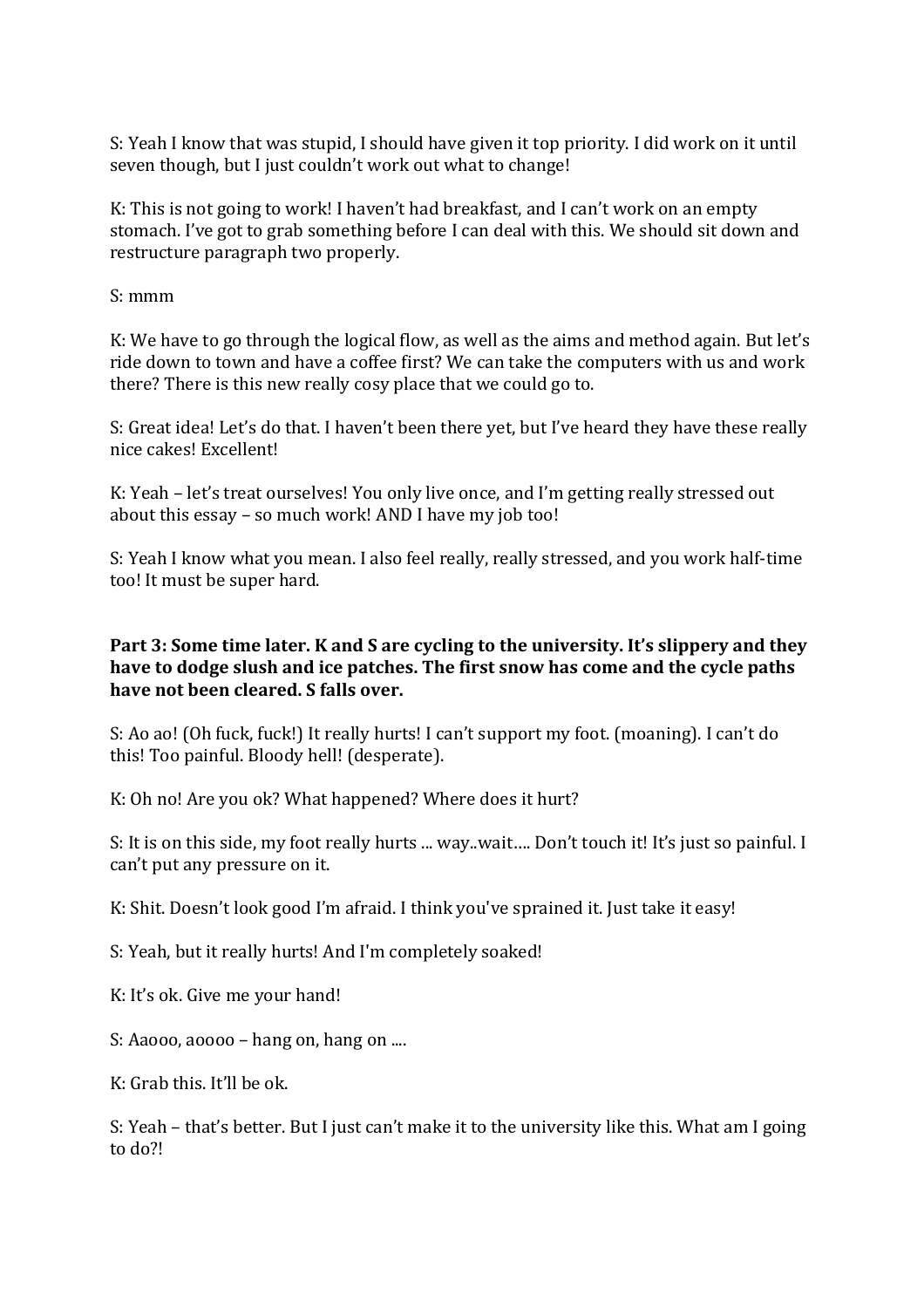K: I'll call a cab. You have to check this up at the hospital. There might be a fracture. I'll call a cab and come with you.

S: But shouldn't I just go home and wait so see if it gets better?

K: No way! Get this checked up. Look at your ankle, it's already swollen! You should get it on ice and bandaged. You don't want to mess around with this.

S: But you don't have to come along! You don't have the time! And we were supposed to work… How are we going to manage now? (Anxious)

K: No worries. It'll sort itself out. Here comes the taxi. Here – I'll give you a hand. Careful. I'll just lock our bikes and put them on the side.

S: Thanks – you're just so good! I don't know what I'd do without you.

K: it's ok.

S: You're just so good at taking care of things when all gets messed up. And I'm just a bloody idiot falling like that, so typical. If it hadn't been for me, we' be working now. I just mess things up!

K: No worries. It'll be ok.

### **Part 4. After the opposition seminar.**

S: So how did we do? I have a feeling that it went pretty well!

K: Yeah I think so. We did well I think! I think we had more to say than our opponents, especially on the methods section.

S: Yeah

K: And they missed a lot of the criticism our supervisor said we would get.

S: Phew! What a relief! I was prepared to get mangled! This weekend will be bliss! I'll just relax and meet friends and it will be sooo nice. I can't believe we're done!

K: Yeah, it's definitely a relief, but just remember that the essay has to be passed too.

S: Yeah, yeah yeah ... but it's as good as a pass.

K: hmm. I'm not so sure. I think we've produced a good essay, but you never know. And I thought of one thing during the opposition.

S: What?

K: Do you think the discussion of our method will be enough?